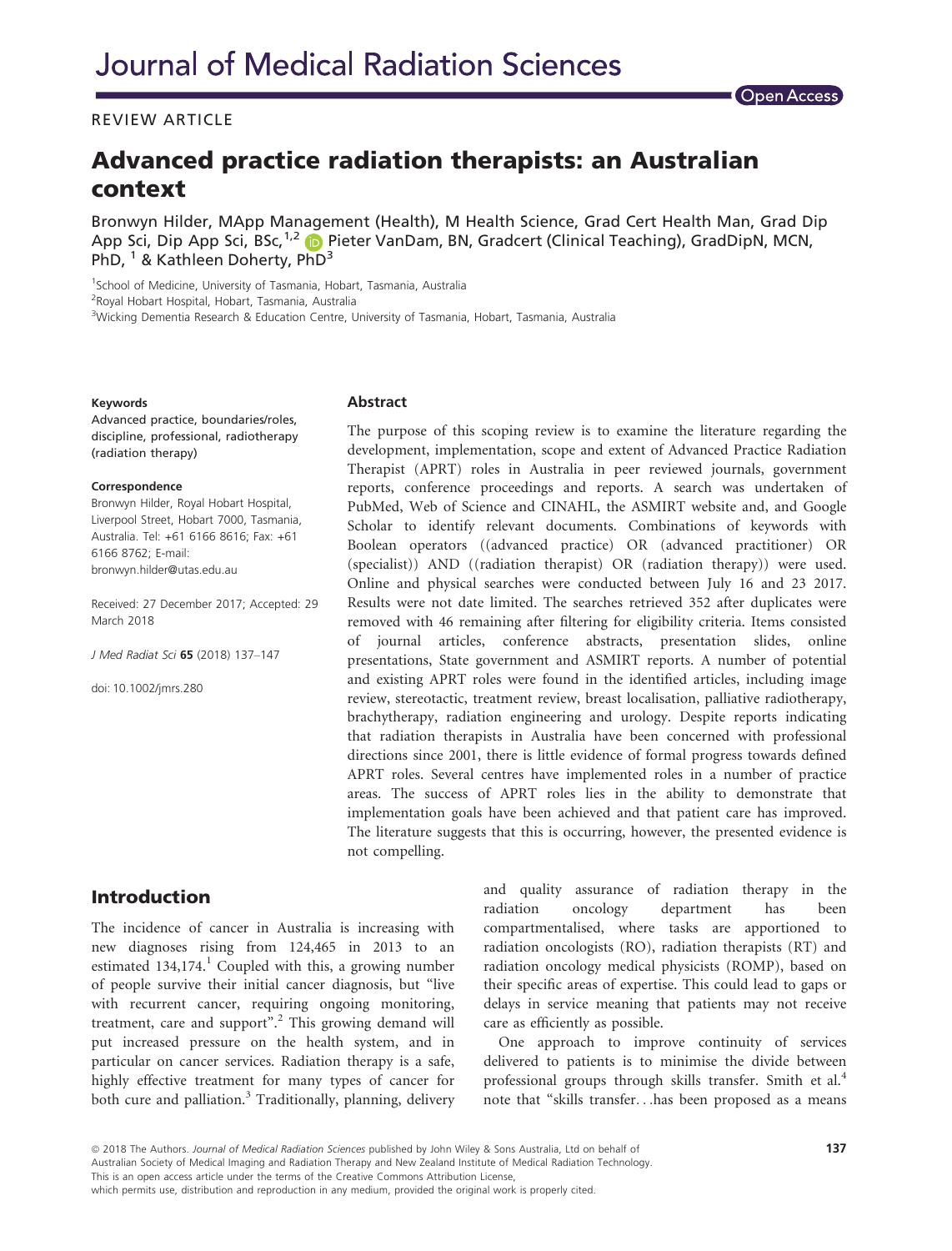of meeting growing demand" and suggests delegation of tasks traditionally completed by one professional group to another. In the context of the medical radiation science professions, Smith further argues that this delegation requires the development of advanced practice roles. Advanced practice (AP) is "assumed to indicate working beyond one's traditional scope of practice underpinned by expert evidence based knowledge".<sup>5</sup>

Advanced Practice Radiation Therapist (APRT) positions have been in place for more than a decade in the United Kingdom $<sup>6</sup>$  and the province of Ontario<sup>7</sup> in</sup> Canada. These roles were developed in response to drivers such as increased demands for service and emerging technologies and are underpinned by increased autonomy in RT practice.<sup>6</sup> The key goal for the implementation of APRT roles is to improve service delivery for patients receiving radiation therapy treatment, including improved access, timeliness and treatment quality.<sup>8</sup>

There is evidence that APRT roles have been developed and implemented in Australia, however, little has been published regarding these roles. There is now a pathway for individual recognition by the professional body, the Australian Society of Medical Imaging and Radiation Therapy (ASMIRT, formerly known as the Australian Institute of Radiography, AIR) and there are currently four professionally recognised APRT in Australia: two in breast, one in urogenital and one in palliation.

The purpose of this scoping review is to examine the development, implementation, scope and extent of APRT roles in Australia in peer reviewed journals, government and professional body reports and conference proceedings. An understanding of the current state of these roles will assist in answering the question of whether APRT roles can play a part in addressing the increasing demands on radiotherapy services and improve patient outcomes.

# Method

A search was undertaken of the databases PubMed, Web of Science and CINAHL to identify literature relating to APRT roles in Australia. The "view related/similar article/ cited by" features of each of the databases were also used. A search of the ASMIRT website, ASMIRT conference handbooks and Google Scholar was also conducted to identify other relevant documents or reports published from other sources. Combinations of keywords with Boolean operators (advanced practice) OR (advanced practitioner) OR (specialist) AND (radiation therapist) OR (radiation therapy) were used. Searches and physical searches were conducted between July 16 and 23, 2017. Results were not date limited and included the date of the search. To increase the likelihood of identifying relevant literature, citations and references within the documents retrieved in the initial search were also reviewed. The search was restricted to literature published in English.

Eligibility criteria included information regarding the development, implementation, scope and extent of APRT roles in Australia with source as a secondary criteria to determine inclusion. Articles must have been published in peer reviewed journals providing data regarding APRT roles in Australia. Reports must have been released under the auspices of state or federal governments or professional bodies representing RTs. Studies discussing role expansion for RTs were included as evidence of progress towards implementation. Abstracts of conference presentations, conference e-posters, editorials and commentary were included where it was judged to have relevance to the purpose of the review.

Titles and abstracts of journal articles and report summaries were reviewed to determine eligibility for inclusion. If it was unclear that an article, report, editorial or commentary met eligibility criteria, it was retrieved and viewed in full prior to inclusion. Editorials and commentaries were viewed in full. Conference presentations were included where complete abstracts were published or presentations were available to view. The abstracts of e-posters were reviewed and if eligible were retrieved. Whilst these latter sources were judged to be of less weight when compared to those higher in the evidence hierarchy such as peer reviewed journal articles, they were included to provide context in light of the scarcity of literature.

A flowchart was constructed to document the search strategy and record the items found, reasons for exclusion and subsequent number of items that met the inclusion criteria (Fig. 1). These items were documented in a summary table (Table 1). After the initial search all subsequently identified items were checked against the summary table to exclude duplicates. The table was updated throughout the search process, resulting in a summary of all relevant items for the review.

### Results

Initial searches of databases retrieved 55 items. Searching other sources including Google Scholar, conference handbooks and cited references yielded 269 additional items. After duplicates were removed, 287 items remained. Titles and abstracts of journal articles were viewed before retrieving 13 in full. Of these, two were review articles, one a conceptual paper, eight discussed elements of APRT roles and two were not relevant. Reports regarding implementation of AP and expanded practice roles were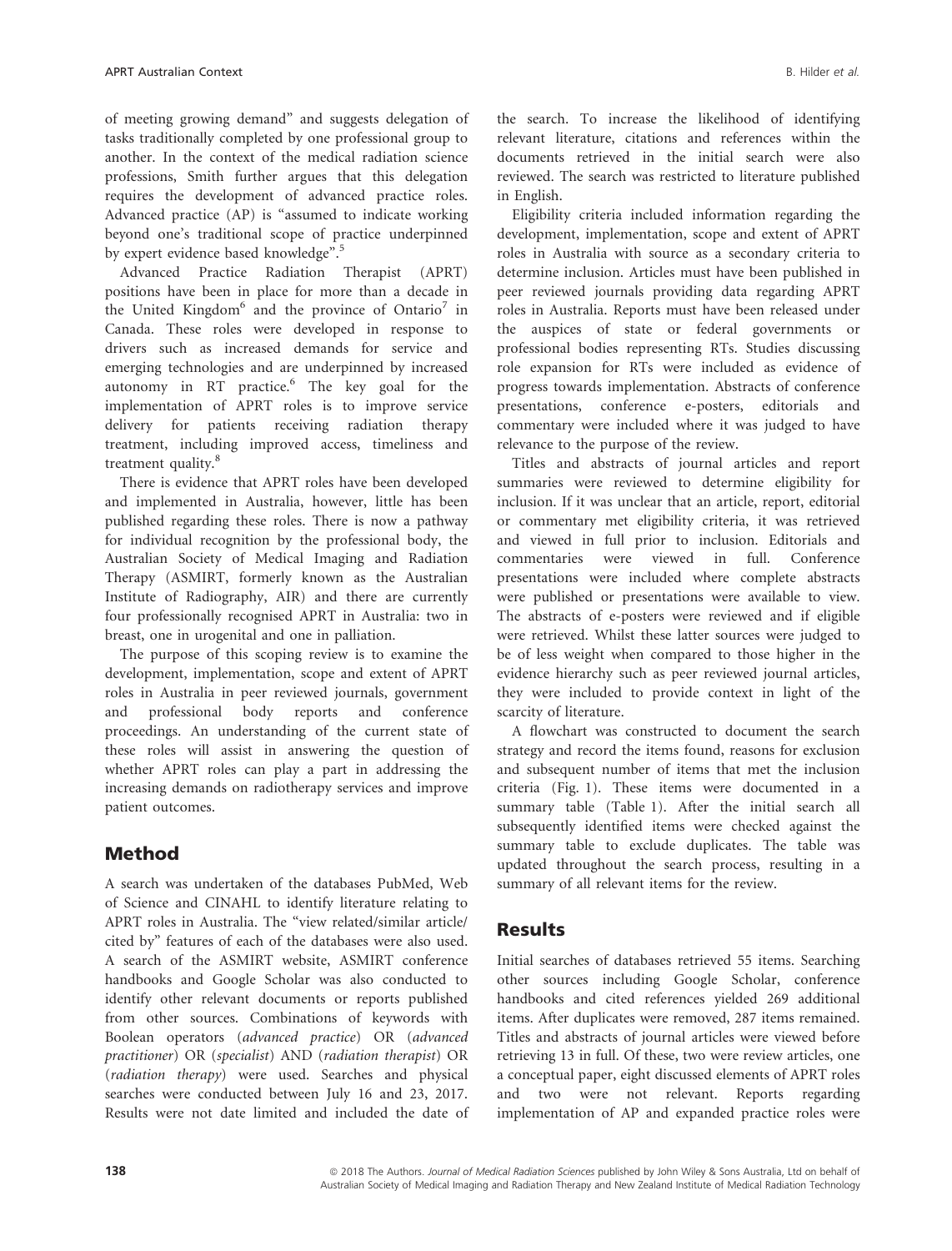

Figure 1. Flowchart for search strategy and selection process for a review of literature of advanced practice radiation therapist roles in Australia.

retrieved in full. Conference abstracts were retrieved from printed and online conference handbooks. In two cases, presentation slides were available for retrieval. In three cases, presentations were retrieved for online viewing. A total of 46 items were included in the review.

Acharya et al.<sup>9</sup> published a systematic review on the state of role expansion internationally to understand the opportunities for such roles in Australia. This review identified six potential roles and noted that none were present in Australia at the time of publication. A survey of national practice $10$  notes that some advanced practice roles did exist but that they were locally driven and without formal structure. Another review reported that little development had been made towards advanced practice roles in Australia but elements of extended practice were being undertaken, including CT planning, verification, patient weekly reviews, and planning and delivery of brachytherapy treatment.<sup>4</sup>

A number of existing and proposed APRT roles were identified. These included roles such as image review,  $11-15$ <br>treatment review,  $15-26$  breast localisation,  $14,27,28$ treatment review,  $15-26$  breast localisation,  $14,27,28$ palliative<sup>29–33</sup> and urology.<sup>34</sup> Two conference abstracts note APRT roles at the Peter MacCallum Cancer Centre (PMCC), including imaging, breast, brachytherapy and radiation engineering.<sup>14,28</sup> All of these roles are closely allied with an article $5$  on curriculum design and a conference presentation<sup>35</sup> to support AP roles. A conference presentation in 2016 indicates that research into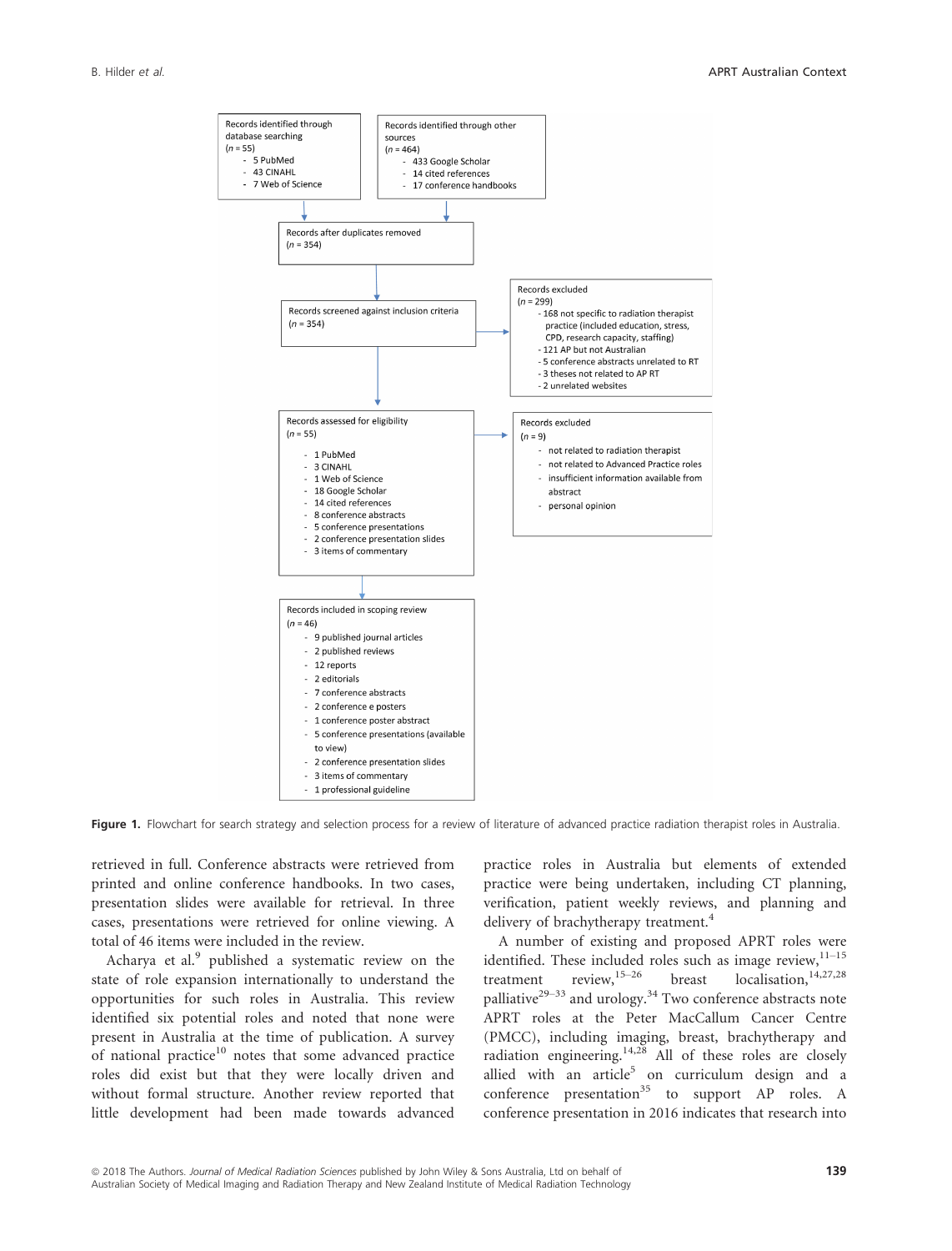|  | Table 1. Chronological list of relevant literature. |  |  |  |
|--|-----------------------------------------------------|--|--|--|
|--|-----------------------------------------------------|--|--|--|

| Year | Author                                                                        | Type                         | Title                                                                                                                                               | <b>Notes</b>                                                                                                                                    |
|------|-------------------------------------------------------------------------------|------------------------------|-----------------------------------------------------------------------------------------------------------------------------------------------------|-------------------------------------------------------------------------------------------------------------------------------------------------|
| 2006 | Australian Institute of<br>Radiography                                        | Report                       | Professional Advancement Working Party<br>Report (39)                                                                                               | First report by the professional body into<br>advanced practice models for Australia                                                            |
| 2007 | Ahern, Bull, Harris,<br>Matthews, Willis                                      | Editorial                    | Subspecialisation of radiation therapists in<br>Australia and New Zealand (37)                                                                      | Suggested specialised RT role for paediatric<br>patients                                                                                        |
| 2008 | Smith, Yielder,<br>Ajibulu, Caruana                                           | Review article               | Progress towards advanced practice roles in<br>Australia, New Zealand and the Western<br>Pacific (4)                                                | Review of AP roles in diagnostic and<br>radiation therapy - limited number and<br>scope                                                         |
| 2008 | Rybovic, Halkett,<br>Banati & Cox                                             | Journal article              | Radiation therapists' perceptions of the<br>minimum level of experience required to<br>perform portal image analysis (11)                           | Research conducted in early implementation<br>of online image review                                                                            |
| 2009 | Advanced Practice<br>Working Group                                            | Report                       | Discussion paper: a model of advanced<br>practice in diagnostic imaging and<br>radiation therapy in Australia                                       | Follow-up report by the professional body<br>advancing a model for AP in Australia                                                              |
| 2009 | <b>ACT Health</b>                                                             | Report                       | A systematic review of the literature:<br>extended scope of practice radiation<br>therapy $(47)$                                                    | Report of literature for extended scope of<br>RT practice in the ACT                                                                            |
| 2009 | <b>ACT Health</b>                                                             | Report                       | Current practice report: extended scope of<br>practice radiation therapy (48)                                                                       | Report on current practice in RT in the ACT                                                                                                     |
| 2009 | <b>ACT Health</b>                                                             | Report                       | Radiation therapy extended scope of<br>practice: phase 1 (49)                                                                                       | Report including suggested APRT roles in<br>the ACT                                                                                             |
| 2009 | Acharya, Acharya,<br>Vatsavayi & Cox                                          | Review article               | Systematic review - role expansion in<br>radiation therapy: from an international<br>perspective to an Australian context (9)                       | Review of role expansion for RTs, drawing<br>from international practice to recommend<br>AP RT roles in Australia                               |
| 2009 | Smith                                                                         | Editorial                    | Advanced practice - profession-led and<br>patient-focused (56)                                                                                      | Editorial calling for AP roles to be developed<br>in both diagnostic radiography and<br>radiation therapy                                       |
| 2009 | Alfieri, Le Mottee,<br>Arifuddin, Field,<br>Milinkovic & Cox                  | Journal article              | Radiation therapist-led weekly patient<br>treatment reviews (16)                                                                                    | Explores the feasibility of RT led treatment<br>reviews, impact on service and<br>requirements for implementation                               |
| 2009 | Burow, Cavenagh,<br>Simpson, West, Cox<br>& Szymura                           | Journal article              | Avenues for role expansion in image guided<br>radiation therapy: discussion and<br>recommendations for kilovoltage and<br>megavoltage imaging (12)  | Explores requirements for specialist RT roles<br>in image guided radiation therapy                                                              |
| 2009 | Dempsey & Burr                                                                | Journal article              | The level of confidence and responsibility<br>accepted by Australian radiation therapists<br>in developing plans and implementing<br>treatment (51) | RTs confident in completing plans of all<br>levels but found barriers to accepting<br>responsibility for plan implementation                    |
| 2012 | Rivett, Cooper &<br>Brennan                                                   | Conference<br>paper abstract | RT-lead post-radiotherapy treatment reviews<br>in rural and remote settings (19)                                                                    | Process used to develop APRT role in the<br>post-treatment follow-up review of Head<br>and Neck patients via telehealth<br>ASMMIRT 2012, Sydney |
| 2012 | Freckleton                                                                    | Report                       | Advanced practice in radiography and<br>radiation therapy: report from the inter-<br>professional advisory team (41)                                | Recommends adoption of modified four tier<br>model to progress AP                                                                               |
| 2012 | Matthews                                                                      | Conference<br>paper abstract | Evaluation of Specialist practice radiation<br>therapists at Peter Mac - an analysis of<br>impact and future capacity (14)                          | Found APRT roles have had varying success<br>across the organisation<br>ASMMIRT 2012, Sydney                                                    |
| 2012 | Cox, Short & Szymura                                                          | Conference<br>paper abstract | Radiation therapists take on greater image<br>review responsibilities in 2011 (13)                                                                  | Found that online image review had<br>become an integral part of RT practice<br>rather than extension or expansion<br>ASSMIRT 2012, Sydney      |
| 2013 | Australian Institute of<br>Radiography<br>Advanced Practice<br>Advisory Panel | Report                       | APAP background report and suggested<br>processes for implementation of IPAT<br>recommendations (42)                                                | Recommendations for implementation<br>processes for AP                                                                                          |

(Continued)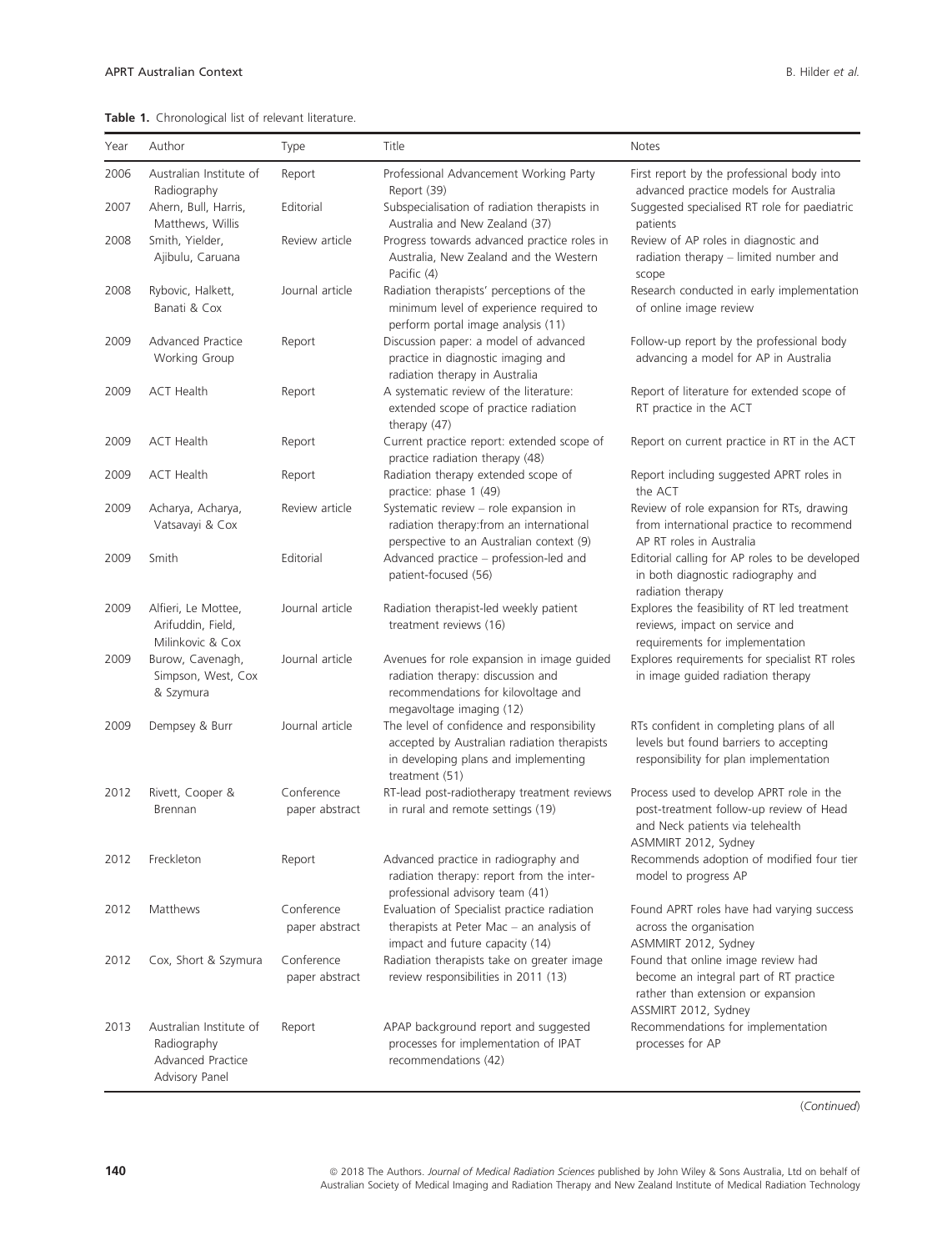|  |  | Table 1. Continued. |
|--|--|---------------------|
|--|--|---------------------|

| Year | Author                                                 | Type                         | Title                                                                                                                                                                               | <b>Notes</b>                                                                                                                                                                                                                                       |
|------|--------------------------------------------------------|------------------------------|-------------------------------------------------------------------------------------------------------------------------------------------------------------------------------------|----------------------------------------------------------------------------------------------------------------------------------------------------------------------------------------------------------------------------------------------------|
| 2013 | Monk, Wrightson &<br>Smith                             | Journal article              | An exploration of the feasibility of radiation<br>therapist participation in treatment reviews<br>(17)                                                                              | Feasibility measures for implementation of<br>RT led treatment review were not met                                                                                                                                                                 |
| 2013 | Harris                                                 | Commentary                   | Re: Monk CM, Wrightson SJ, Smith TN. An<br>exploration of the feasibility of radiation<br>therapist participation in treatment<br>reviews. J Med Rad Sci 2013; 60: 100-7<br>(25)    | Argues that agreement of need and<br>evidence of capability and constant<br>communication within the multidisciplinary<br>team is required for APRT roles                                                                                          |
| 2013 | Cox                                                    | Commentary                   | Re: Monk CM, Wrightson SJ, Smith TN. An<br>exploration of the feasibility of radiation<br>therapist participation in treatment<br>reviews. J Med Radiat Sci 2013; 60: 100-7<br>(15) | Provides further evidence to support APRT<br>roles in treatment review                                                                                                                                                                             |
| 2013 | Monk                                                   | Commentary                   | Response to letters to the editor regarding<br>'feasibility of radiation therapist-performed<br>treatment reviews' (21)                                                             | Response to Harris and Cox. Argues that<br>local issues impact on feasibility of roles<br>and that professional bodies need to work<br>together to negotiate boundaries                                                                            |
| 2013 | Acharya, Cox, Rinks,<br>Gaur & Back                    | Journal article              | Ability of radiation therapists to assess<br>radiation-induced skin toxicity (18)                                                                                                   | Found that experienced RTs could assess<br>breast cancer skin toxicity as part of their<br>role.                                                                                                                                                   |
| 2013 | Toikka                                                 | Conference<br>paper abstract | Breast advance practice role<br>implementation: our experience (27)                                                                                                                 | Preliminary results indicate that the<br>introduction of an advance practice RT for<br>breast localisation and delineation was<br>received positively. Gains in efficiency,<br>continuity and flexibility were supported.<br>ASMMIRT Hobart; 2013. |
| 2013 | Job, Owen & Whiting                                    | Conference<br>paper abstract | Rapid response radiation therapist: an<br>expanding role in the palliative radiation<br>oncology service in Australia (29)                                                          | Project to develop APRT role in palliative<br>radiation therapy<br>ASMMIRT Hobart; 2013.                                                                                                                                                           |
| 2013 | Monk, Wrightson &<br>Smith                             | Conference<br>paper abstract | Exploration of the feasibility of radiation<br>therapist-performed treatment reviews (20)                                                                                           | Feasibility measures for implementation of<br>RT led treatment review were not met<br>ASMMIRT Hobart; 2013.                                                                                                                                        |
| 2013 | Karzon                                                 | Conference<br>paper abstract | Radiation therapist led treatment review -<br>the art of caring/state of the art care. (22)                                                                                         | Exploration of requirements for treatment<br>review APR<br>ASMMIRT Hobart; 2013                                                                                                                                                                    |
| 2013 | Department of Health<br>and Human Services<br>Victoria | Report                       | Advancing radiation therapy practice: a<br>regional focus (26)                                                                                                                      | Project design for developing AP curriculum                                                                                                                                                                                                        |
| 2014 | Cox, Newton, Rinks,<br>Atyeo, Barnes &<br>Lamoury      | e poster                     | Are radiation therapists effective as<br>treatment reviewers? The TORToiSe project<br>(23)                                                                                          | Found RT review was a useful adjunct to RO<br>review with benefits for both patients and<br>the RT reviewers<br>CSM 2014 Melbourne                                                                                                                 |
| 2014 | Newton, Cox, Davies,<br>Rinks, Atyeo (24)              | e poster                     | RT led treatment reviews: Where to from<br>here? (24)                                                                                                                               | Found RTs are capable of conducting<br>treatment reviews with the same standard<br>of care as ROs<br>CSM2014 Melbourne                                                                                                                             |
| 2014 | Matthews &<br>Cunningham                               | Conference<br>presentation   | Evidence-based curriculum design to<br>support the training of advanced<br>practitioners in radiation therapy (35)                                                                  | Describes project for development of<br>national education curriculum framework<br>for APRT<br>CSM 2014 Melbourne                                                                                                                                  |
| 2014 | Brown                                                  | Conference<br>presentation   | Advanced practice, my journey (34)                                                                                                                                                  | Describes development, implementation and<br>conduct of genitourinary APRRT role<br>CSM 2014 Melbourne                                                                                                                                             |
| 2014 | Job, Owen & Holt                                       | Conference<br>presentation   | Assessing the ability of a radiation therapist<br>to delineate simple palliative radiation<br>therapy fields (30)                                                                   | Found concordance of field placement<br>between RO and palliative APRT<br>CMS 2014 Melbourne                                                                                                                                                       |

(Continued)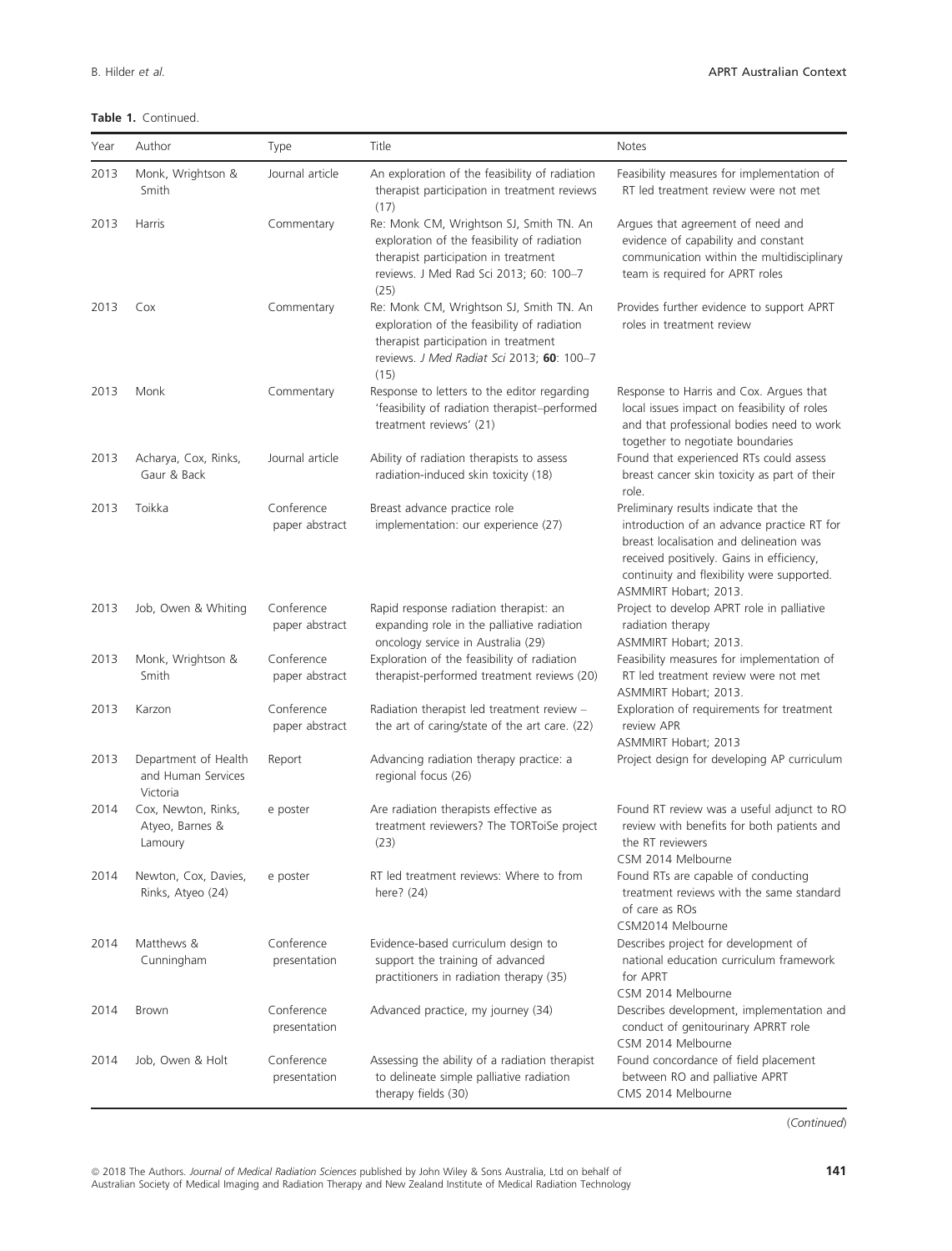Table 1. Continued.

| Year | Author                                                                                                   | Type                       | Title                                                                                                                                                                              | Notes                                                                                                                                                                                                                                                               |
|------|----------------------------------------------------------------------------------------------------------|----------------------------|------------------------------------------------------------------------------------------------------------------------------------------------------------------------------------|---------------------------------------------------------------------------------------------------------------------------------------------------------------------------------------------------------------------------------------------------------------------|
| 2014 | Australian Institute of<br>Radiography<br>Advanced Practice<br>Advisory Panel                            | Report                     | Pathway to advanced practice. (43)                                                                                                                                                 | Outlines the professional bodies view of the<br>pathway to advanced practice                                                                                                                                                                                        |
| 2014 | Australian Institute of<br>Radiography.<br>Advanced Practice<br>Advisory Panel                           | Report                     | Pathway to advanced practice: summary<br>document and guidelines for application<br>for accreditation (44)                                                                         | Outlines process for accreditation as an AP<br>for accreditation by the professional body                                                                                                                                                                           |
| 2014 | Matthews, Wright &<br>Osborne                                                                            | Journal article            | Blending work-integrated learning with<br>distance education in an Australian<br>radiation therapy advanced practice<br>curriculum. (5)                                            | Describes rationale for curriculum<br>development of short courses to support<br>AP roles                                                                                                                                                                           |
| 2014 | Department of Health<br>and Human Services<br>Tasmania                                                   | Report                     | Governance framework for implementation<br>of expanded scope of practice for allied<br>health professions in the Tasmanian health<br>system (50)                                   | Outlines background for and framework for<br>implementation across allied health<br>professions, including RT                                                                                                                                                       |
| 2015 | Smith, Maresse,<br>Harris, Woznitza &<br>Sale                                                            | Journal article            | Conceptualisation of the characteristics of<br>advanced practitioners in the medical<br>radiation professions (46)                                                                 | Discusses the concepts underpinning the<br>seven characteristics of the AP model of<br>the professional body                                                                                                                                                        |
| 2015 | Foote, Bailey, Smith,<br>Siva, Hegi-Johnson,<br>Seeley, Barry, Booth,<br><b>Ball &amp; Thwaites</b>      | Guideline                  | Guidelines for safe practice of stereotactic<br>body (ablative) radiation therapy (38)                                                                                             | Multidisciplinary practice guideline<br>advocating APRT roles for stereotactice<br>body radiation therapy.                                                                                                                                                          |
| 2015 | Job, Holt & Whiting                                                                                      | Conference<br>presentation | Rapid referrals: reducing the wait times for<br>palliative patients (31)                                                                                                           | Scope of practice for palliative APRT<br>NZIMRT-AIR Scientific Meeting, 2015<br>Wellington                                                                                                                                                                          |
| 2016 | Matthews                                                                                                 | Conference<br>slides       | Australian radiation therapy advanced<br>practice: a focus group study (36)                                                                                                        | Outline of project to understand factors<br>influencing implementation and practice of<br>APRT roles in Australia<br>LTWRAP 2016                                                                                                                                    |
| 2016 | Matthews                                                                                                 | Conference<br>slides       | Advanced practice at Peter MacCallum<br>cancer centre: an evolving concept (28)                                                                                                    | Overview of implementation of AP RT roles<br>at PMCC and plan for review<br>LTWRAP Conference 2016                                                                                                                                                                  |
| 2016 | Sale, Halkett & Cox                                                                                      | Journal article            | National survey on the practice of radiation<br>therapist in Australia (10)                                                                                                        | Survey of existing scope of practice for<br>Australian RTs                                                                                                                                                                                                          |
| 2016 | Job, & Holt                                                                                              | Conference<br>presentation | Evaluation of AP RT in palliative radiation<br>therapy $(33)$                                                                                                                      | Time from referral to treatment reduced<br>when referred to APRT pathway when<br>compared to standard referral. APRT field<br>delineation comparable to that observed<br>with interobserver delineation between<br>radiation oncologists.<br>ASMMIRT, Brisbane 2016 |
| 2016 | Job & Holt                                                                                               | Poster Abstract            | Evaluation of advanced practice radiation<br>therapist role in palliative radiation therapy<br>(32)                                                                                | Time from referral to treatment reduced<br>with introduction of APRT role<br>Palliative care in oncology symposium<br>2016 San Francisco                                                                                                                            |
| 2017 | Australian Society of<br>Medical Imaging and<br>Radiation Therapy<br>Advanced Practice<br>Advisory Panel | Report                     | Pathway to advanced practice<br>Summary document and quidelines for<br>application for credentialing<br>Advanced practice for the Australian<br>medical radiation professions (45) | Updated processes reflecting closure of<br>grandfathering pathway.                                                                                                                                                                                                  |

the barriers to implementation of AP roles is currently being undertaken.<sup>36</sup> A multidisciplinary group editorial<sup>37</sup> proposed an APRT role in paediatric radiotherapy treatment, advocating for specialist RTs in the care of children undergoing radiation therapy. A practice guideline authored by a multidisciplinary group advocating for an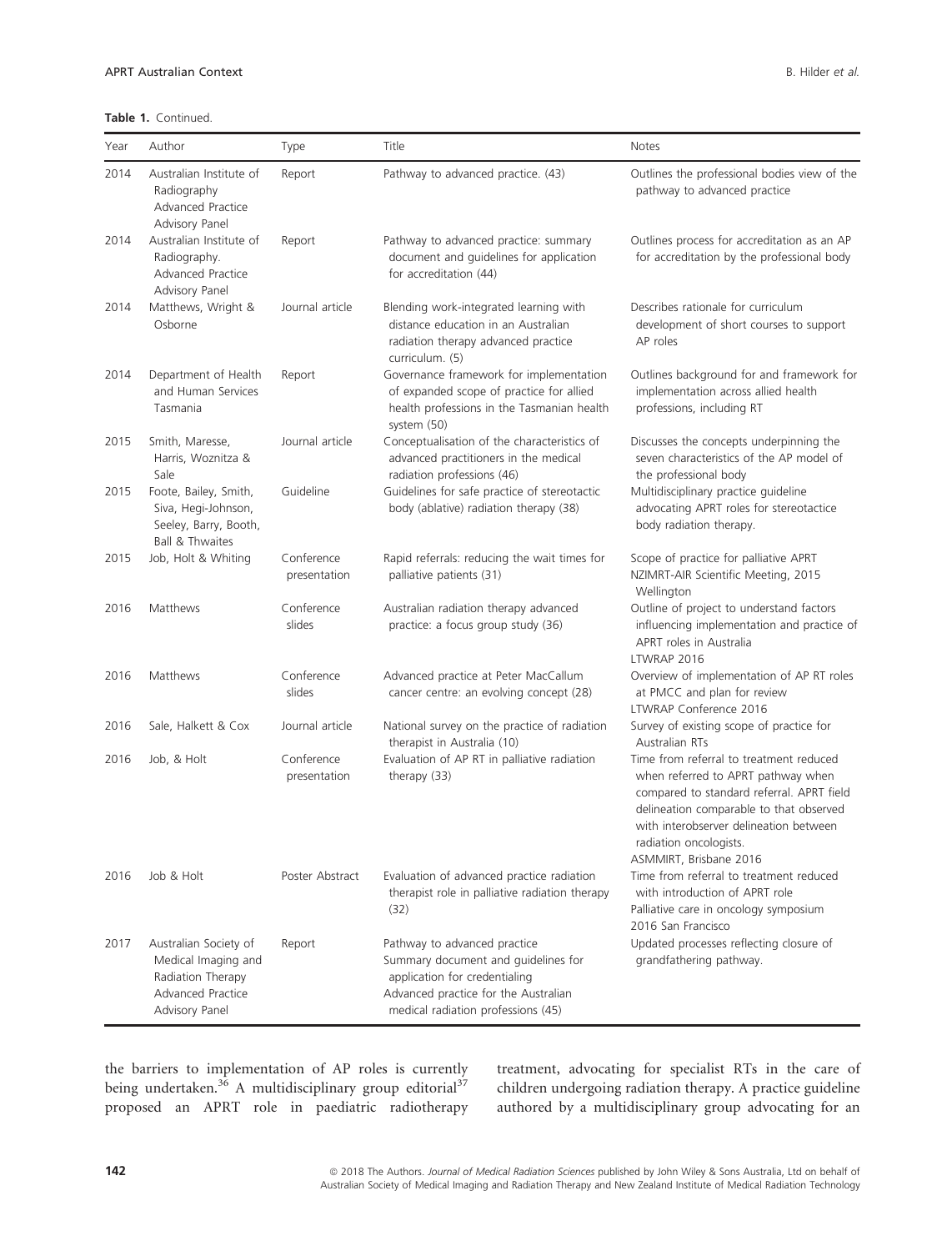APRT role in stereotactic ablative body radiation therapy to "be responsible for management of RT responsibilities within the SABR program<sup>"38</sup> also met the inclusion criteria.

ASMIRT produced a number of reports relating to AP for radiographers and RTs.<sup>39-42</sup> These culminated in Advanced Practice Pathway documents in 201443,44 with a revision in 2017.<sup>45</sup> The paper by Smith et al.<sup>46</sup> underpins this model. Australian Capital Territory (ACT) Health developed 3 documents relating to extended practice for RTs, including a systematic review of the literature, a report into current practice and a phase 1 document identifying potential areas of role extension. $47-49$  No reports relating to subsequent phases were identified. In 2013, the Department of Health and Human Services, Victoria, produced a project report on APRT.<sup>26</sup> In 2014, the Department of Health and Human Services (Tasmania) prepared a governance framework for implementation of expanded scope of practice for allied health professions in the Tasmanian Health System including the radiation therapy profession.<sup>50</sup>

### **Discussion**

A motion passed at the Annual General Meeting of the AIR in 2001 resulted in the formation of a steering committee to investigate "what we are going to be doing in 10 years time...the model they would expect and that the direction for the implementation of the model is put into place by the year  $2012$ ".<sup>39</sup> The timing coincided with the roll-out of the four tier practitioner model in the UK. The Professional Advancement Working Party (PAWP) was charged with evaluating role extension and role expansion, identifying the feasibility of role expansion and the education required; essentially the precursors to the development of an advanced practice model. The 2006 PAWP report delineates the difference between role extension and role expansion, noting that the former is "the acquisition of additional knowledge and skills as a direct result of the increasing demands made upon the professions"<sup>39</sup> whilst the latter refers to "formally and explicitly recognising enlargement of existing scope of practice into new tiers of practice accompanied by additional education, theory and practice". $39$  The AP model was built upon the latter definition. A report by the Advanced Practice Working Group (APWG) in 2009<sup>39</sup> elaborated on a model and outlined the scope for several diagnostic imaging and radiation therapy AP roles. This report also gives a clear recommendation for engagement with stakeholders, including other professional bodies, state and federal government, tertiary institutions, medical colleges and private providers, as necessary to moving forward with AP roles.

Despite interest shown in an AP model, a review published in 2009 identified a lack of data in Australia identifying or evaluating  $APRT$  roles<sup>9</sup> with a further study<sup>16</sup> noting little progress had been made towards formal APRT roles. Further to this, in 2009, Dempsey and Burr noted that radiation therapists were "reluctant to progress the issue of responsibility for higher level plans and treatment.....without the appointment at a senior or advanced practitioner level".<sup>51</sup> Current literature suggests that development, implementation and the establishment of APRT roles has occurred since that time. The success of any APRT role lies in the ability to demonstrate that the APRT has the requisite knowledge and skill to perform the duties of the role and that the desired goals which led to the creation of the role have been met. There is some limited evidence of the effectiveness of the roles in addressing both of these measures in the Australian literature, for example concordance measures of field placement between APRTs and  $ROS^{30}$  and decreased patient wait times.<sup>31</sup>

Drivers such as the growing demand for services, the expansion of radiotherapy services in regional areas and the rapidly changing technology in the professional field have provided impetus for the development of APRT roles. The APWG report notes that the focus of these roles should be primarily directed towards the needs of the patient: improving service delivery and patient care, by addressing service gaps and delays, and reducing wait times.<sup>39</sup> Acharya argues that APRT role development can be seen as a means of "embracing innovative ways of service provision to maximise patient benefits and promoting flexible career pathways to retain highly skilled health practitioners".<sup>9</sup> There is, however, no published literature to support the latter in Australia.

In a survey designed to define current RT practice in 2008, Sale et al.<sup>10</sup> found that "some advanced roles were currently practiced in Australia by some RTs; however, there was no evidence of structure to support these roles in the current system and they were based on local need". Two survey respondents identified that they fulfilled advanced practice roles; one in a review clinic position and one in a physics/engineering position. Matthews wrote that "RT advanced practitioner implementation to date has been "ad-hoc" and determined by the clinical need for such a role in individual clinical centres, hence role definition, training and scope of practice has been broadly interpreted".<sup>5</sup> However, APRT roles are intended to address identified and agreed gaps in service delivery which will differ between departments. This means that there may be "differing role descriptors and different expectations of the RTs within the roles".<sup>25</sup>

The Peter MacCallum Cancer Centre (PMCC) was proactive in developing APRT roles, introducing breast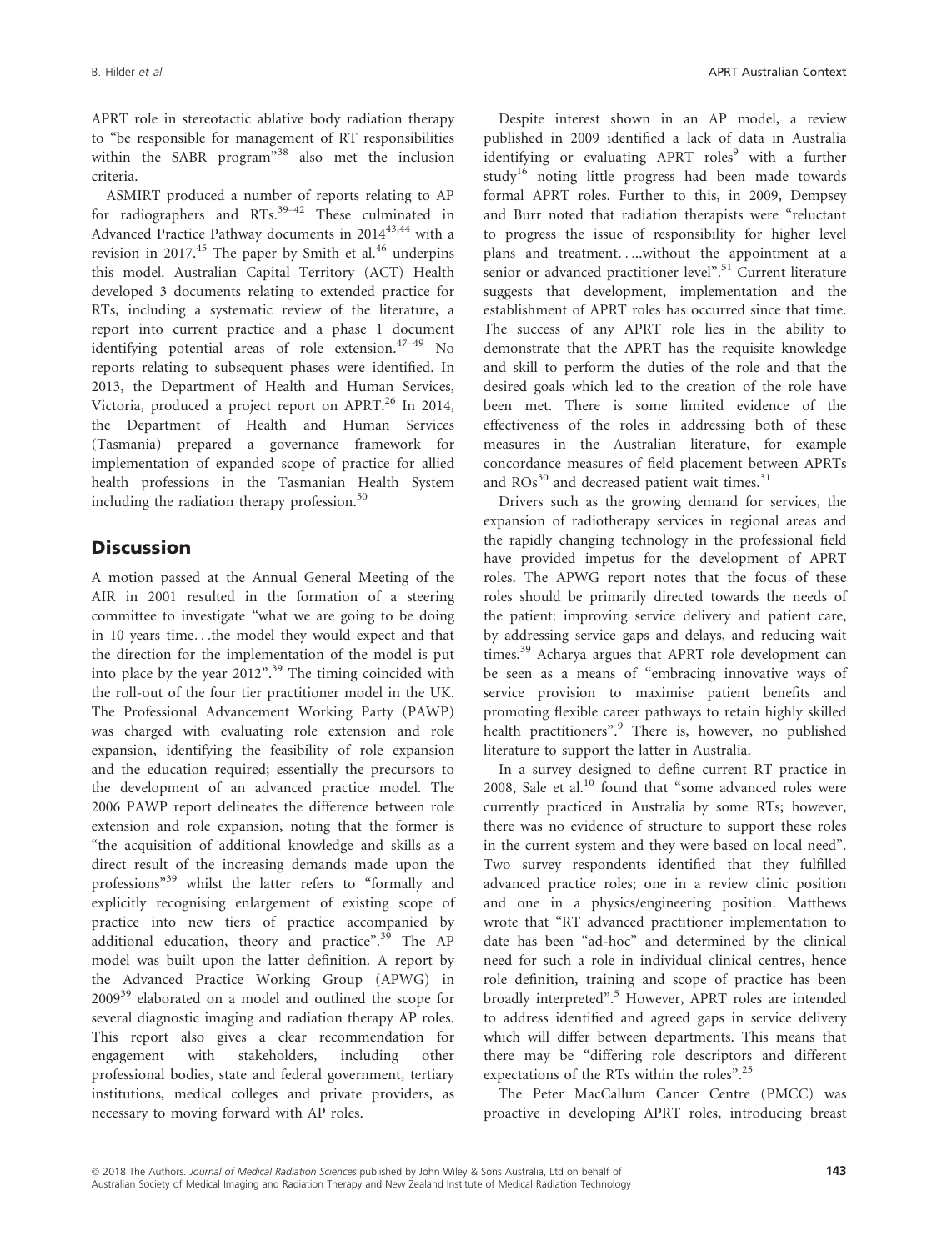localisation roles in 2006, and subsequently roles in imaging, brachytherapy and radiation engineering. These were driven by departmental needs and underpinned by distance education academic work and mentorship. PMCC at that time consisted of six sites and not all roles were present at each site. A paper presented by Matthews in 2012 evaluating the impact of the roles on stakeholders noted that the roles had had varying success across the organisation.<sup>14</sup> Six of a total of 17 breast AP graduates and 14 of 24 imaging graduates were still practising in their AP role in 2016.<sup>28</sup> Despite these numbers of APRTs in PMCC, there is no peer reviewed literature on the impact on service of these roles. Matthews has highlighted difficulties faced in sustaining these roles, including high attrition due to inhibition of training ability, the lack of availability of suitable academic course material, and management restructure.<sup>28</sup>

The abstract by Toikka in 2013 reports a positive response to the introduction of a breast APRT in her centre, supporting "gains in efficiency, continuity and flexibility".<sup>27</sup> This study evaluated the efficiencies gained in the planning process when the APRT assumed the duties of the RO in attending simulation sessions, localising breast tissue and assessing anatomical field placement on the planning CT dataset, and included measures around total simulation and planning time, resources, availability and accuracy.

The APRT roles at PMCC and other centres were supported by short course programs, developed and delivered by Monash University. Clinical mentorship from local ROs was provided to support APRT roles in breast, treatment review and advanced imaging. Approximately 50 RTs in centres across Australia had completed one of these courses in 2014.<sup>5</sup> These short courses are no longer available. In 2012 a consortium of five universities was awarded funding through the Better Access to Radiation Oncology program to develop a national curriculum for APRT.<sup>35</sup> This project has resulted in the development and ongoing delivery of online professional practice modules, such as advanced anatomy, psychosocial care, imaging and patient assessment and toxicity management. There is no peer reviewed evidence of their evaluation and effectiveness nor any evidence demonstrating that these modules have been used to contribute to the establishment of new APRT roles.

One of the complexities of this issue is that, over time, tasks initially seen as role expansion have become part of normal scope of practice. This is the case for the role suggested by Rybovic et al. in  $2007<sup>11</sup>$  and Burow et al in  $2009<sup>12</sup>$  By 2011, image review had become part of normal scope of practice for  $RTs^{13}$ . Matthews notes that at the PMCC there have been 24 graduates of an Advanced Imaging program with 14 still practising. The scope of these roles is much broader than image review and includes technique development, implementation, support and analysis.<sup>28</sup> No evidence on the impact of service delivery, satisfaction of patients or staff with respect to these roles has been published.

The treatment review APRT role was discussed by several authors. This role has been established in a number of Trusts in the UK for many years. Alfieri found evidence to support "very positive outcomes for patients including improved communication, decreased patient waiting times and a more consistent approach to the monitoring and management of the patient through the increased continuity of care".<sup>16</sup> This is supported in peer reviewed literature from the UK and the role was found to be beneficial for RTs, improving job satisfaction and confidence through increased involvement in patient care and increased autonomy. $52-54$  The evidence for this was gained through self-report and survey. Rivett" $s^{19}$  abstract describes the process used to develop an AP role in posttreatment head and neck patient review in a regional area, utilising telehealth for patients with lower acuity. The abstract by  $Karzon^{22}$  outlined the role of the AP treatment review RT at the St George Cancer Centre. Other authors investigated RT capability with respect to breast treatment review in two centres,  $18,23,24$  including concordance between RTs and ROs in assessing skin toxicity, and patient experiences, supporting the ability of RTs to conduct treatment review in this site. Whilst providing some evidence, the study sizes are small, making it difficult to draw definite conclusions.

In 2013, Monk et al published a feasibility study of RT led treatment review in a regional radiotherapy department.<sup>17</sup> This study used two measures of feasibility; a medical intervention (MI) rate of less than 35% (based on previous studies) and levels of agreement between ROs and RTs on RT capabilities to conduct treatment reviews approaching 100%. Neither measure was met, with a higher overall MI rate of 59% and agreement not approaching 100%. Furthermore, none of the five ROs were willing to delegate the review clinics to RTs. This study prompted correspondence from several writers. The first of these pointed out differences between this and other studies and presenting additional studies which support treatment review APRT roles.<sup>15</sup> The second, from a chief radiation therapist in a centre which has implemented several specialist RT and one APRT role stresses the importance of inter-professional communication, and consultation, particularly with ROs, in developing APRT roles.<sup>25</sup>

Research on the palliative APRT role at the Mater Radiation Oncology Centre has provided data on capability and service improvement. A retrospective blinded comparison of field placement between the APRT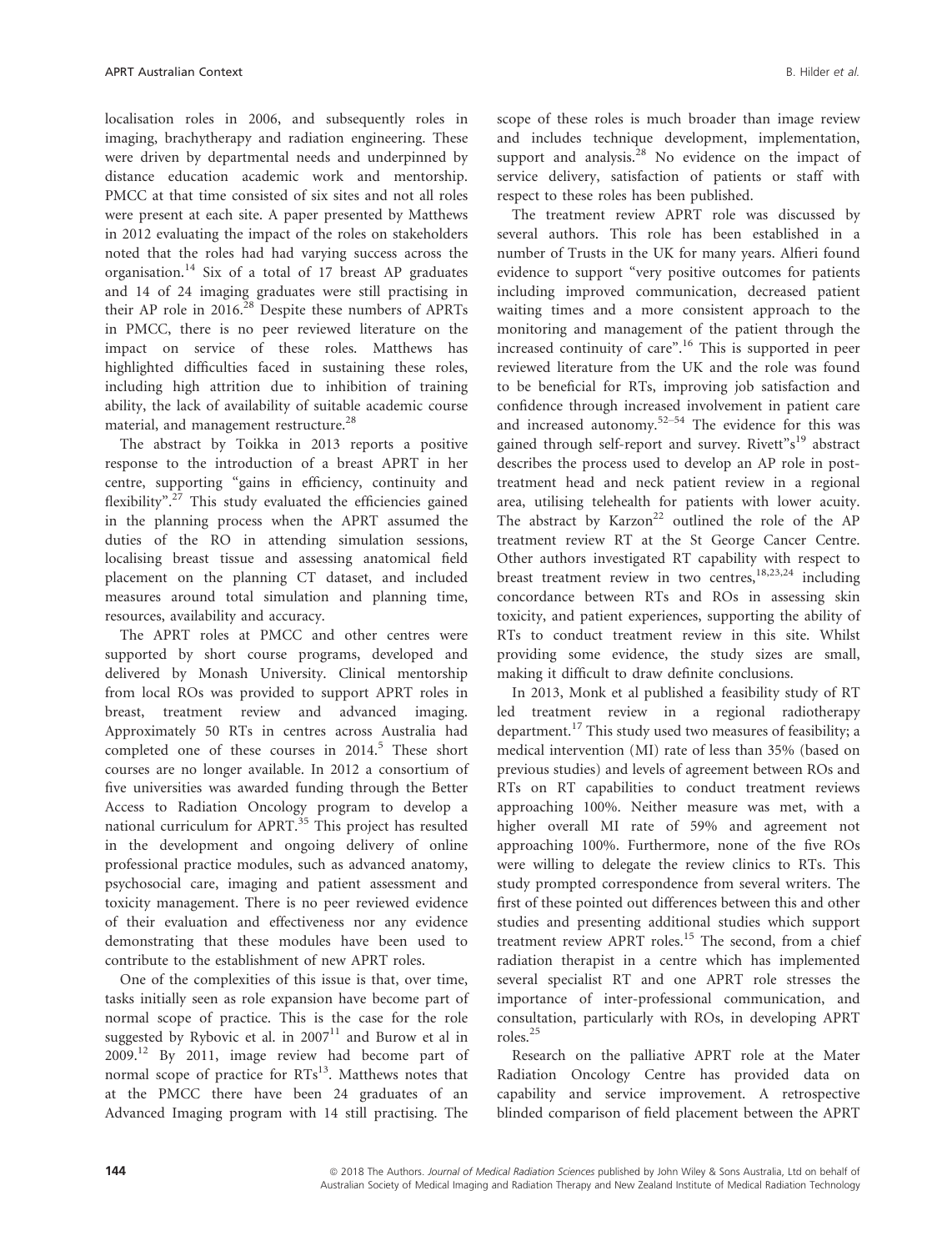and RO,<sup>30</sup> was followed by a prospective study where the APRT delineated the fields on DRR blinded to the RO field placement. These studies demonstrated a high level of concordance between the APRT and the RO, with 89% of fields deemed acceptable in the second study. Management by the APRT as opposed to the standard pathway has been shown to demonstrate improved mean time for the complete planning process,<sup>29</sup> and reduced wait times for palliative patients. $31,55$ 

In 2014, the AIR established a pathway for recognition as an Advanced Practitioner. This requires the submission of a practice portfolio for independent assessment by experts. The portfolio must demonstrate that the candidate meets the seven characteristics of AP and provide evidence of their advanced capability in each: expert communication; internal and external collaboration, high degree of professionalism, advanced clinical expertise, high level of scholarship and teaching, professional judgement based on evaluation of evidence and clinical situation and clinical leadership.45 The underpinning principles are similar to those for APRTs in the UK and for CSRTs in Ontario. In 2015, the AIR awarded the status of Advanced Practitioner to the first APRT. Since that time, a further three RTs have been awarded this status by the professional body. Whilst recognition by the professional body represents progress in advancing the overall recognition of APRT roles, there is no registration category for Advanced Practitioners with the regulatory body, the Medical Radiation Practitioners Board of Australia.

### Conclusion

The success of APRT roles in Australia lies in the ability to demonstrate that the goals of implementation have been achieved: that the gaps in service have been addressed, that service delivery, and patient care has been improved. The literature provides limited evidence that this is occurring, however, the majority is provided through conference presentations rather than papers in peer reviewed journals. Matthews noted that implementation in Australia had been "irregular and uninformed by evidence".<sup>35</sup> This lack of breadth and depth of evidence may in part be due to the emerging nature of the roles. It is important that those centres who have established APRT roles provide information about the creation and implementation of the roles, and evidence of outcome measures which support their ongoing presence. To truly harness the potential benefits of these roles, more evidence regarding timeliness of care, improvement in patient care, improved access and reduced wait times is needed to support their realisation on a national scale.

# Conflict of Interest

The authors declare no conflict of interest.

#### References

- 1. Cancer Australia. Cancer Australia Statistics. Canberra: Australian Government, 2017 [cited 2017 July 23]. Available from: [https://canceraustralia.gov.au/affected-cance](https://canceraustralia.gov.au/affected-cancer/what-cancer/cancer-australia-statistics) [r/what-cancer/cancer-australia-statistics](https://canceraustralia.gov.au/affected-cancer/what-cancer/cancer-australia-statistics).
- 2. Phillips JL, Currow DC. Cancer as a chronic disease. Collegian 2010; 17: 47–50.
- 3. Cancer Australia. Radiation Therapy. Australian Government, 2017 [cited 2017 July 23]. Available from: [https://canceraustralia.gov.au/affected-cancer/treatment/rad](https://canceraustralia.gov.au/affected-cancer/treatment/radiation-therapy) [iation-therapy](https://canceraustralia.gov.au/affected-cancer/treatment/radiation-therapy).
- 4. Smith T, Yielder J, Ajibulu O, Caruana E. Progress towards advanced practice roles in Australia, New Zealand and the Western Pacific. Radiography 2008; 14: e20–3.
- 5. Matthews K, Wright C, Osborne C. Blending workintegrated learning with distance education in an Australian radiation therapy advanced practice curriculum. Radiography 2014; 20: 277–82.
- 6. Department of Health. Radiography Skills Mix: A Report on the Four-Tier Service Delivery Model. Crown Copyright, London, 2003.
- 7. Cancer Care Ontario. Clinical Specialist Radiation Therapist (CSRT) Demonstration Project: Summative Evaluation, 2010 [cited 2017 July 23]. Available from: [https://www.cancercare.on.ca/search/default.aspx?q=](https://www.cancercare.on.ca/search/default.aspx?q=CSRT&sortby=Relevance&type=-1,1377-78<ucode type=) [CSRT&sortby=Relevance&type=-1,1377-78](https://www.cancercare.on.ca/search/default.aspx?q=CSRT&sortby=Relevance&type=-1,1377-78<ucode type=)|0,6-76,6- [40484&pg=1](https://www.cancercare.on.ca/search/default.aspx?q=CSRT&sortby=Relevance&type=-1,1377-78<ucode type=).
- 8. Harnett N, Bak K, Zychla L, Lockhart E. A roadmap for change: Charting the course of the development of a new, advanced role for radiation therapists. J Allied Health 2014; 43: 110–6.
- 9. Acharya U, Acharya V, Vatsavayi SR, Cox J. Systematic review—role expansion in radiation therapy: From an international perspective to an Australian context. J Med Radiat Sci 2009; 56: 38–43.
- 10. Sale C, Halkett G, Cox J. National survey on the practice of radiation therapists in Australia. J Med Radiat Sci 2016; 63: 104–13.
- 11. Rybovic M, Halkett GK, Banati RB, Cox J. Radiation therapists" perceptions of the minimum level of experience required to perform portal image analysis. Radiography 2008; 14: 294–300.
- 12. Burow R, Cavenagh J, Simpson C, West M, Cox J, Szymura K. Avenues for role expansion in image guided radiation therapy: Discussion and recommendations for kilovoltage and megavoltage imaging. Radiographers 2009; 56: 49–54.
- 13. Cox J, Short M, Szymura K. Radiation Therapists take on Greater Image Review Responsibilities in 2011.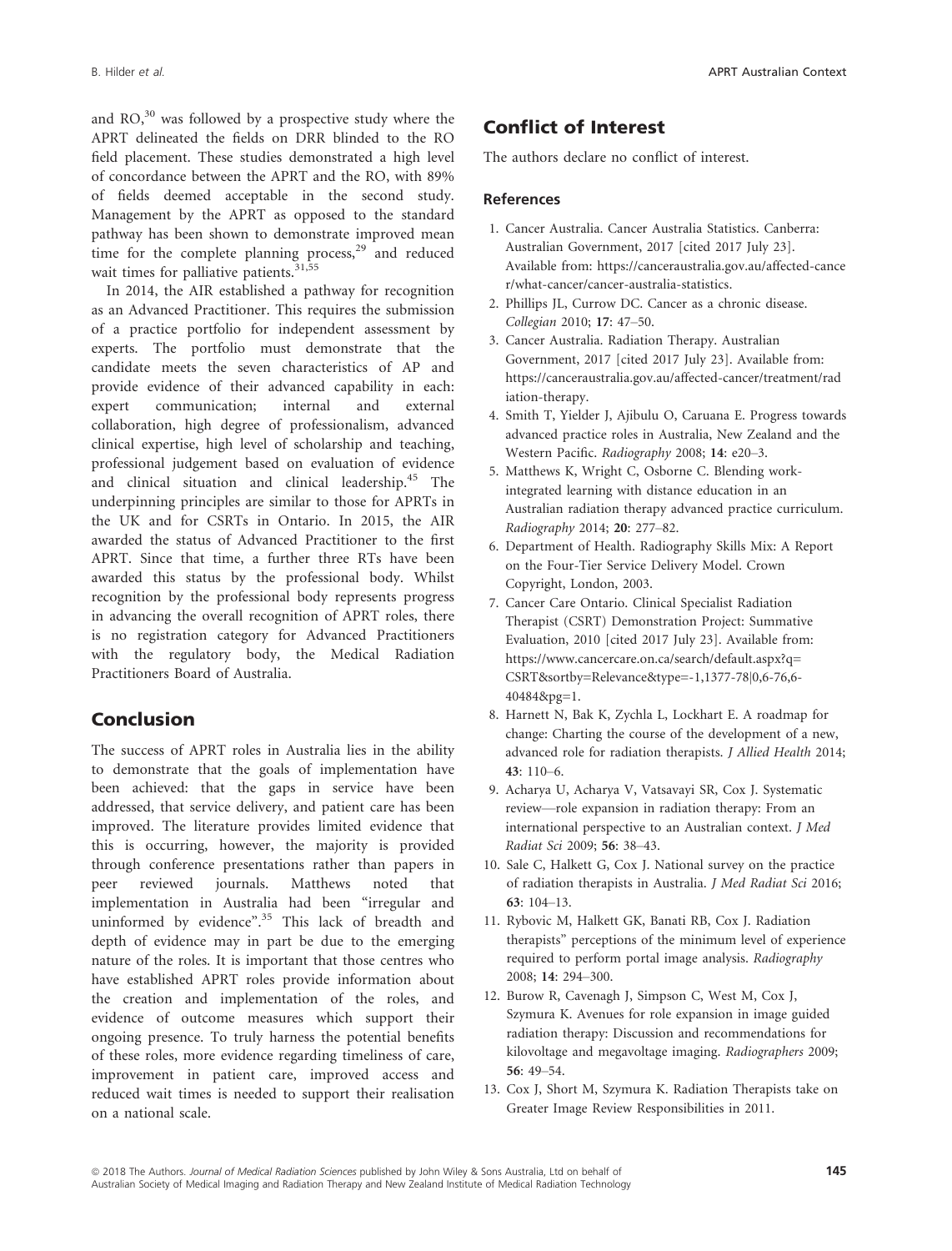Proceedings of the Annual Scientific Meeting of Medical Imaging and Radiation Therapy ASMIRT 2012. Sydney, Australian Institute of Radiography; 2012.

- 14. Matthews K. Evaluation of Specialist Practice Radiation Therapists at Peter Mac - an Analysis ofImpact and Future Capacity. Proceedings of the Annual Scientific Meeting of Medical Imaging and Radiation Therapy ASMMIRT 2012. Sydney: Australian Institute of Radiography; 2012.
- 15. Cox J. Radiation therapy advanced practice commentary. J Med Radiat Sci 2013; 60: 157–8.
- 16. Alfieri F, Le Mottee M, Arifuddin A, Field N, Milinkovic D, Cox J. Radiation therapist-led weekly patient treatment reviews. J Med Radiat Sci 2009; 56: 44–8.
- 17. Monk CM, Wrightson SJ, Smith TN. An exploration of the feasibility of radiation therapist participation in treatment reviews. J Med Radiat Sci 2013; 60: 100–7.
- 18. Acharya U, Cox J, Rinks M, Gaur P, Back M. Ability of radiation therapists to assess radiation-induced skin toxicity. J Med Imaging Radiat Oncol 2013; 57: 373–7.
- 19. Rivett M, Cooper A, Brennan S. RT-Lead Post-Radiotherapy Treatment Reviews in Rural and Remote Settings. Proceedings of the Annual Scientific Meeting of Medical Imaging and Radiation Therapy ASMMIRT 2012. Sydney, NSW: Australian Institute of Radiography; 2012.
- 20. Monk CM, Wrightson SJ, Smith T. Exploration of the feasibility of radiation therapist-performed treatment reviews. Proceedings of the Annual Scientific Meeting of Medical Imaging and Radiation Therapy ASMMIRT 2013. Hobart, Tasmania: Australian Institute of Radiography; 2013.
- 21. Monk CM, Smith T. Response to letters to the editor regarding "feasibility of radiation therapistperformed treatment reviews". J Med Radiat Sci 2013; 60: 160.
- 22. Karzon M. Radiation Therapist led Treatment Review the Art of caring/State of the Art care. Proceedings of the Annual Scientific Meeting of Medical Imaging and Radiation Therapy ASMMIRT 2013. Hobart, Tasmania: Australian Institute of Radiography; 2013.
- 23. Cox J, Newton M, Rinks M, Atyeo J, Barnes M, Lamoury G. Are radiation therapists effective as treatment reviewers? The TORToiSe project. Proceedings of the Combined Scientific Meeting CSM2014. Melbourne, Victoria: Australian Institute of Radiography; 2014.
- 24. Newton M, Cox J, Davies A, Rinks M, Atyeo J. RT led treatment reviews: Where to from here? Proceedings of the Combined Scientific Meeting CSM 2014. Melbourne, Victoria: Australian Institute of Radiography; 2014.
- 25. Harris J. Implementation of extended scope of practice. J Med Radiat Sci 2013; 60: 159.
- 26. Department of Health and Human Services. Advancing Radiation Therapy Practice: A Regional Focus. 2013 [cited July 23]. Available from: [https://www2.health.vic.gov.au/ab](https://www2.health.vic.gov.au/about/publications/researchandreports/Advancing%20Radiation%20Therapy%20Practice%20A%20Regional%20Focus) [out/publications/researchandreports/Advancing%20Rad](https://www2.health.vic.gov.au/about/publications/researchandreports/Advancing%20Radiation%20Therapy%20Practice%20A%20Regional%20Focus)

[iation%20Therapy%20Practice%20A%20Regional%20Foc](https://www2.health.vic.gov.au/about/publications/researchandreports/Advancing%20Radiation%20Therapy%20Practice%20A%20Regional%20Focus) [us](https://www2.health.vic.gov.au/about/publications/researchandreports/Advancing%20Radiation%20Therapy%20Practice%20A%20Regional%20Focus).

- 27. Toikka C. Breast Advance Practice Role implementation: Our Experience. Proceedings of the Annual Scientific Meeting of Medical Imaging and Radiation Therapy ASMMIRT 2013. Hobart, Tasmania: Australian Institute of Radiography; 2013.
- 28. Matthews K. Advance practice at Peter MacCallum Cancer Centre: An Evolving Concept? 2016. Proceedings of the LTWRAP conference. Sheffield, UK[cited July 23 2017]. Available from: [https://blogs.shu.ac.uk/ltwrapconference/f](https://blogs.shu.ac.uk/ltwrapconference/files/2016/08/3.-Kristie-Matthews.pdf) [iles/2016/08/3.-Kristie-Matthews.pdf](https://blogs.shu.ac.uk/ltwrapconference/files/2016/08/3.-Kristie-Matthews.pdf).
- 29. Job M, Owen R, Whiting S. Rapid Response Radiation Therapist: An Expanding Role in the Palliative Radiation Oncology Service in Australia. Proceedings of the Annual Scientific Meeting of Medical Imaging and Radiation Therapy ASMMIRT 2013. Hobart, Tasmania: Australian Institute of Radiography; 2013.
- 30. Job M, Owen R, Holt T. To assess the ability of a radiation therapist to delineate simple palliative radiation therapy fields. Proceedings of the Combined Scientific Meeting 2014. Melbourne: Australian Institute of Radiography, 2014 [cited July 23 2017]. Available from: [https://webcast.gigtv.com.au/Mediasite/Play/f509309000d](https://webcast.gigtv.com.au/Mediasite/Play/f509309000d64831aa2f01043af8e5e21d?catalog=092f5402-9812-4389-848c-e24b1806d36e&playFrom=4683&autoStart=true) [64831aa2f01043af8e5e21d?catalog=092f5402-9812-4389-](https://webcast.gigtv.com.au/Mediasite/Play/f509309000d64831aa2f01043af8e5e21d?catalog=092f5402-9812-4389-848c-e24b1806d36e&playFrom=4683&autoStart=true) [848c-e24b1806d36e&playFrom=4683&autoStart=true.](https://webcast.gigtv.com.au/Mediasite/Play/f509309000d64831aa2f01043af8e5e21d?catalog=092f5402-9812-4389-848c-e24b1806d36e&playFrom=4683&autoStart=true)
- 31. Job M, Holt T, Whiting S. Rapid Referrals: reducing the wait times for palliative patients; Proceedings of the NZIMRT-AIR Scientific Meeting 2015. Wellington, New Zealand: Australian Institute of Radiography, 2015 [cited July 23 2017]. Available from: [https://webcast.gigtv.com.](https://webcast.gigtv.com.au/Mediasite/Play/1cda34d4ac49489592ab04eae71d90711d?catalog=98fe337b-dd19-4ec2-88cf-697d2e0e5267) [au/Mediasite/Play/1cda34d4ac49489592ab04eae71d](https://webcast.gigtv.com.au/Mediasite/Play/1cda34d4ac49489592ab04eae71d90711d?catalog=98fe337b-dd19-4ec2-88cf-697d2e0e5267) [90711d?catalog=98fe337b-dd19-4ec2-88cf-697d2e0e5267](https://webcast.gigtv.com.au/Mediasite/Play/1cda34d4ac49489592ab04eae71d90711d?catalog=98fe337b-dd19-4ec2-88cf-697d2e0e5267).
- 32. Job M, Holt T. Evaluation of an advanced practice radiation therapist role in palliative radiation therapy. J Clin Oncol 2016; 34(26\_suppl): 136–8.
- 33. Job M, Holt T, Owen R. Evaluation of an advanced practice radiation therapist role in palliative radiation therapy. Proceedings of the Annual Scientific Meeting of Medical Imaging and Radiation Therapy ASMMIRT 2016. Brisbane, Queensland: Australian Institute of Radiography, 2016 [cited July 23 2017]. Available from: [https://webcast.](https://webcast.gigtv.com.au/Mediasite/Play/66859365bf534646925371a508db724a1d?catalog=1571dd1a-d249-4ab4-ab96-ebc465a37280&playFrom=8752&autoStart=true) [gigtv.com.au/Mediasite/Play/66859365bf534646925371a](https://webcast.gigtv.com.au/Mediasite/Play/66859365bf534646925371a508db724a1d?catalog=1571dd1a-d249-4ab4-ab96-ebc465a37280&playFrom=8752&autoStart=true) [508db724a1d?catalog=1571dd1a-d249-4ab4-ab96-ebc465a](https://webcast.gigtv.com.au/Mediasite/Play/66859365bf534646925371a508db724a1d?catalog=1571dd1a-d249-4ab4-ab96-ebc465a37280&playFrom=8752&autoStart=true) [37280&playFrom=8752&autoStart=true](https://webcast.gigtv.com.au/Mediasite/Play/66859365bf534646925371a508db724a1d?catalog=1571dd1a-d249-4ab4-ab96-ebc465a37280&playFrom=8752&autoStart=true).
- 34. Brown A. Advanced Practice: My Journey: Combined Scientific Meeting 2014; Proceedings of the Combined Scientific Meeting 2014. Melbourne: Australian Institute of Radiography, 2014 [cited July 23 2017]. Available from: [https://webcast.gigtv.com.au/Mediasite/Play/dbbd16f](https://webcast.gigtv.com.au/Mediasite/Play/dbbd16f742274aa3819feedc1ff26b141d?catalog=092f5402-9812-4389-848c-e24b1806d36e&playFrom=4540&autoStart=true) [742274aa3819feedc1ff26b141d?catalog=092f5402-9812-](https://webcast.gigtv.com.au/Mediasite/Play/dbbd16f742274aa3819feedc1ff26b141d?catalog=092f5402-9812-4389-848c-e24b1806d36e&playFrom=4540&autoStart=true) [4389-848c-e24b1806d36e&playFrom=4540&autoStart=true.](https://webcast.gigtv.com.au/Mediasite/Play/dbbd16f742274aa3819feedc1ff26b141d?catalog=092f5402-9812-4389-848c-e24b1806d36e&playFrom=4540&autoStart=true)
- 35. Matthews K, Cunningham J. Evidence-based curriculum design to support the training of advanced practitioners in